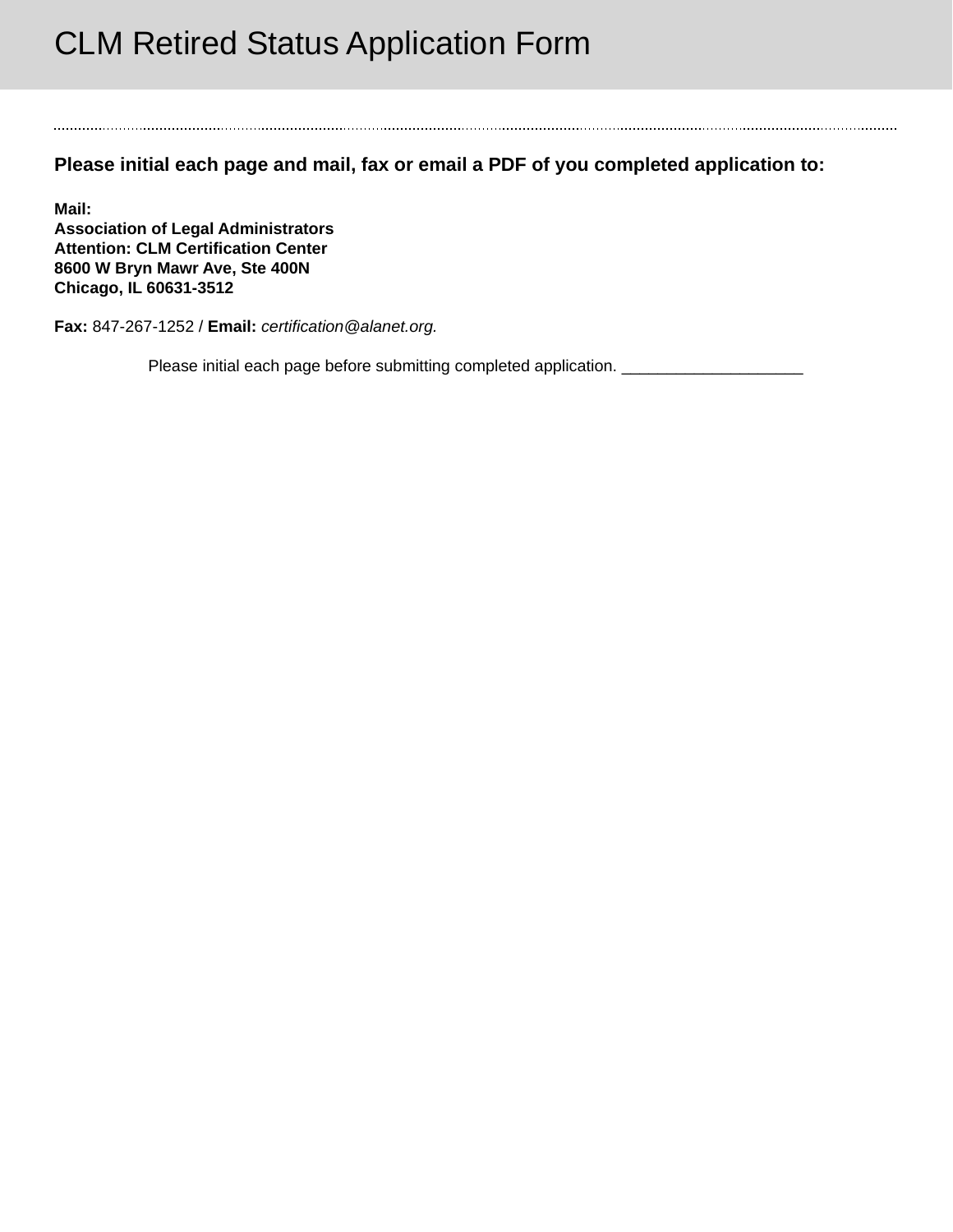## **CLM (Ret.) Status Application Form**

## **SECTION 1: APPLICANT INFORMATION**

| <b>Applicant Name</b>                                                                              | <b>ALA Member Number</b> |
|----------------------------------------------------------------------------------------------------|--------------------------|
|                                                                                                    |                          |
| <b>Address</b>                                                                                     | City/State/Zip           |
|                                                                                                    |                          |
| Phone                                                                                              | Email                    |
|                                                                                                    |                          |
| Date of last CLM renewal                                                                           |                          |
|                                                                                                    |                          |
| <b>SECTION 2: APPLICANT STATUS</b>                                                                 |                          |
| I am fully retired from the legal industry (Skip to Section 3)                                     |                          |
| I am earning less than 25% of income from all work activities including consulting or freelancing. |                          |
| If you are employed, please fill out the following:                                                |                          |
| <b>Title of Present Position</b>                                                                   | Organization             |
|                                                                                                    |                          |
| <b>Address</b>                                                                                     | City/State/Zip           |
|                                                                                                    |                          |
| Phone                                                                                              |                          |
|                                                                                                    |                          |

Please initial each page before submitting completed application. \_\_\_\_\_\_\_\_\_\_\_\_\_\_